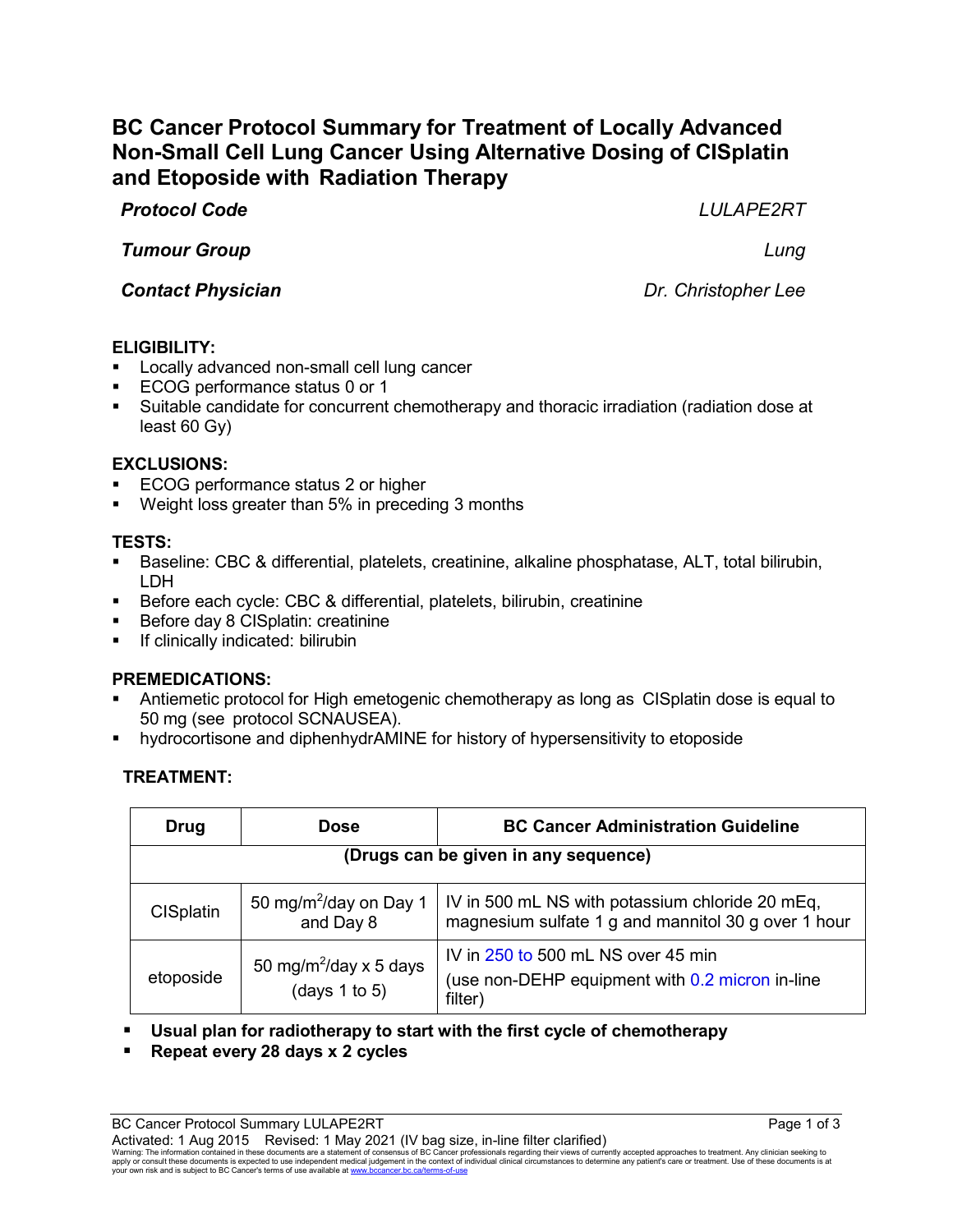**Prophylactic co-trimoxazole DS one tablet PO bid or levoFLOXacin 500 mg PO daily** x 10 days beginning 7 days post-chemotherapy should be considered for patients judged to be at high risk of neutropenic fever

#### **In cases of CISplatin toxicity or poorly functioning patients or Age greater than 75:**

| <b>DRUG</b>        | <b>DOSE</b>                                         | <b>BC Cancer Administration Guidelines</b> |
|--------------------|-----------------------------------------------------|--------------------------------------------|
| <b>CARBOplatin</b> | AUC 5 DAY 1 only<br>Dose = $AUC \times (GFR^* +25)$ | IV in 100 to 250 mL NS over 30 minutes.    |

\*GFR preferably from nuclear renogram, if not possible use:

$$
GFR = \frac{N x (140 \text{-age in years}) x wt (kg)}{serum creationine (micromol/L)}
$$
 N = 1.04 (women) or 1.23 (men)

The estimated GFR calculated using the Cockcroft-Gault equation should be capped at 125 mL/min when it is used to calculate the initial carboplatin dose. When a nuclear renogram is available, this clearance would take precedence.

#### **DOSE MODIFICATIONS:**

#### 1. **Hematology:** for etoposide

| ANC $(X 10^9/L)$             |     | Platelets (x 10 <sup>9</sup> /L) | <b>Dose</b>  |
|------------------------------|-----|----------------------------------|--------------|
| greater than or equal to 1.5 | and | greater than or equal to 100     | 100%         |
| 1.0 to less than $1.5$       | or  | 75 to less than 100              | 75%          |
| less than $1.0$              | or  | less than 75                     | <b>Delay</b> |

#### 2. **Hepatic dysfunction:** for etoposide

| <b>Bilirubin (micromol/L)</b> | <b>Dose</b> |                                      |  |
|-------------------------------|-------------|--------------------------------------|--|
| less than 25                  | 100%        | 50 mg/m <sup>2</sup> /day x 3 days   |  |
| 25-50                         | 50%         | 25 mg/m <sup>2</sup> /day x 3 days   |  |
| 51-85                         | 25%         | 12.5 mg/m <sup>2</sup> /day x 3 days |  |
| greater than 85               |             | <b>Delay</b>                         |  |

BC Cancer Protocol Summary LULAPE2RT **Page 2 of 3** and 3

Activated: 1 Aug 2015 Revised: 1 May 2021 (IV bag size, in-line filter clarified)<br>Warning: The information contained in these documents are a statement of consensus of BC Cancer professionals regarding their views of cur